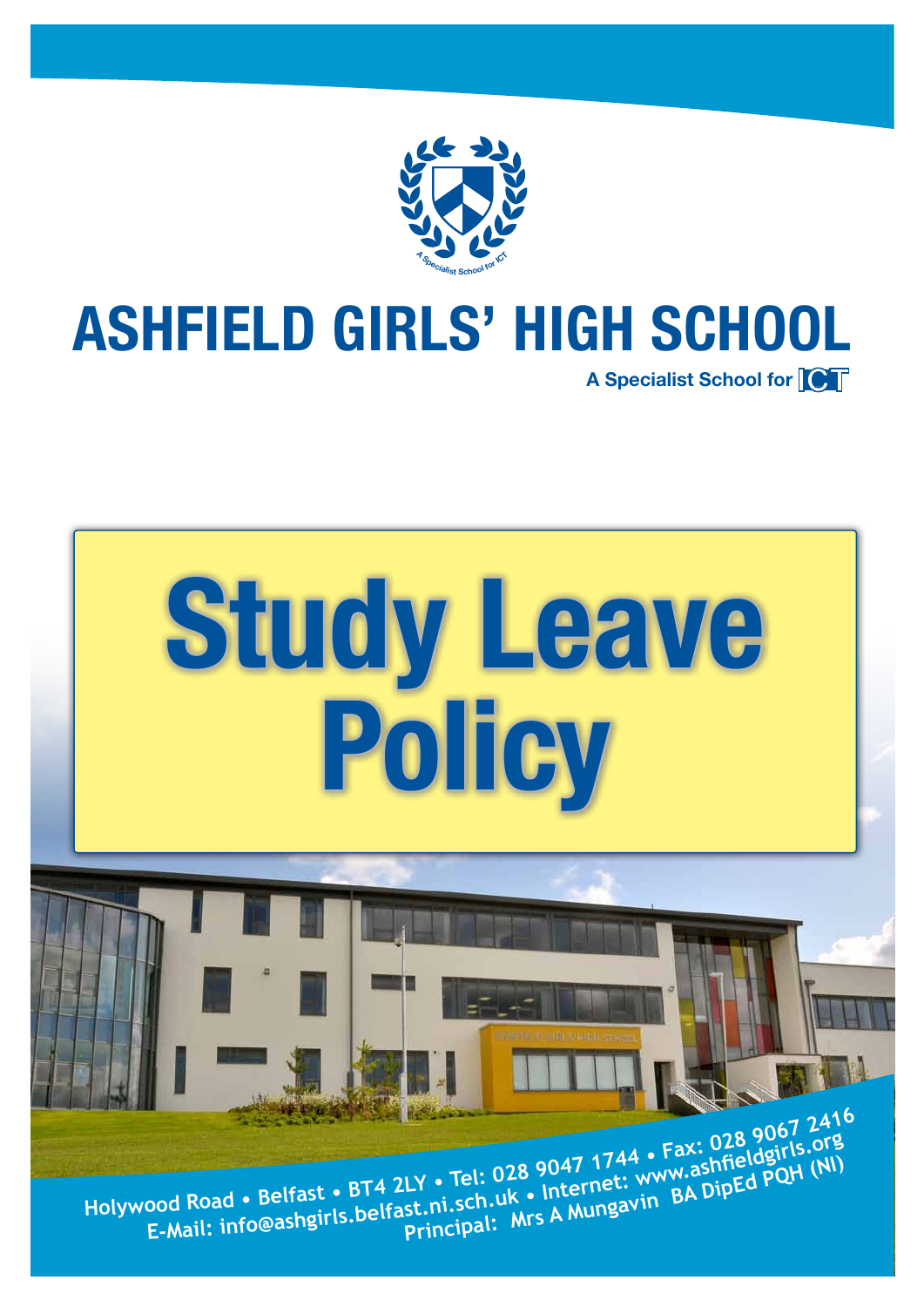#### **General information**

#### **Examination timetable**

It is the responsibility of the pupils to know where and when their examinations will be held. They must be prepared to enter the examination room **at least 15 minutes** before the time of the examination as indicated on their individual timetable, the school website and on the school notice board

We see Study Leave as an essential component of individual and personalised preparation for public examinations. For Study Leave to be effective pupils must be allowed time at home to prepare for examinations, but this is not at the expense of teaching or revision in the school, which offers revision classes after school and Easter revision

#### **Block Study Leave**

This will be provided for **Years 12 and 14 only in May/June.** Year 13 must attend as normal.

The date of the start of block Study Leave will be decided annually and will take into consideration the examination timetable or the views of the teachers in deciding whether the pupils have completed all the necessary preparation for the examinations.

Subjects were the examination does not occur until late June have the right to insist pupils attend lessons during official Block study leave.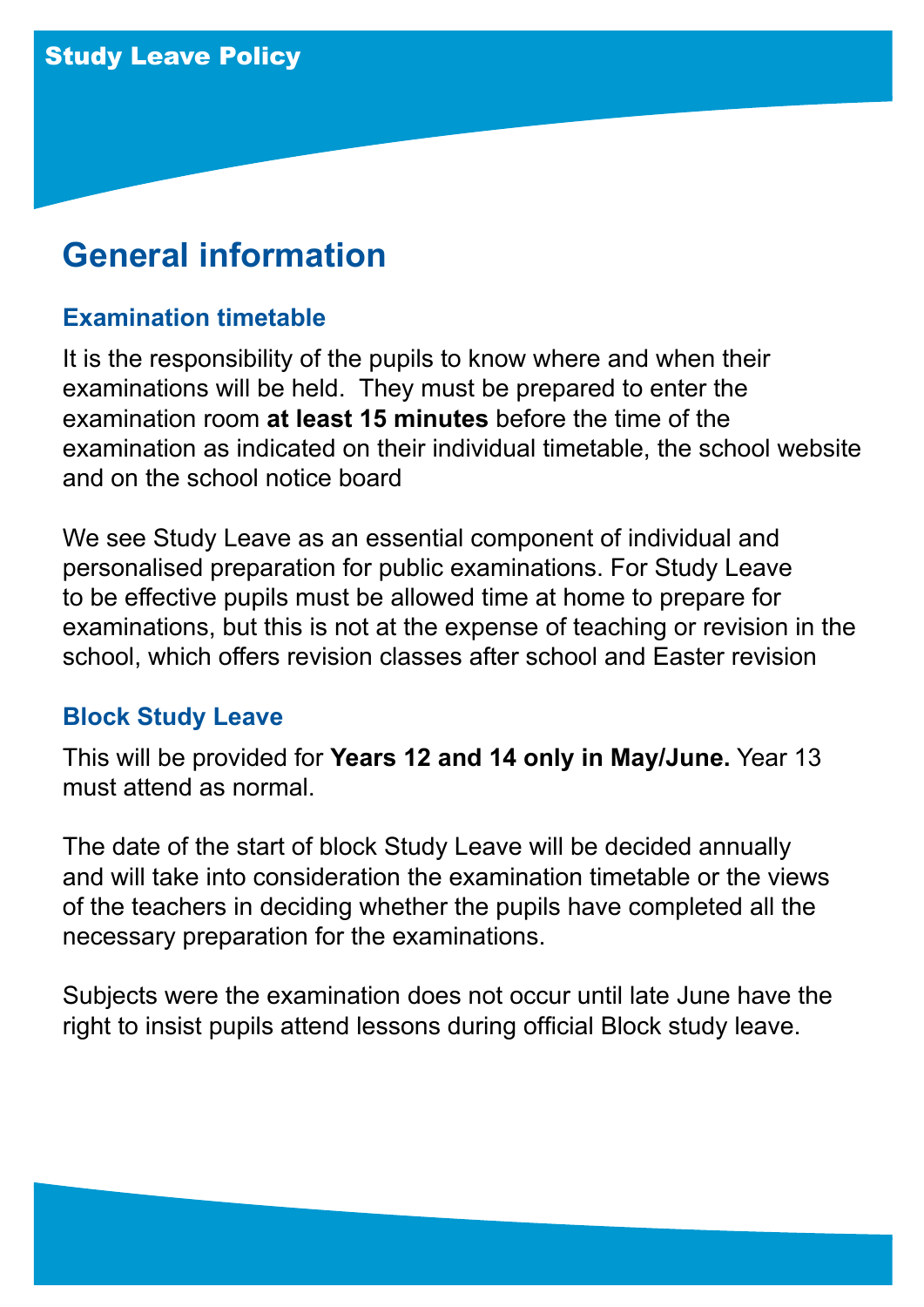#### **Study Leave for Modules (Years 11 GCSE and AS Level)**

Years 11 and 13 will be allowed to take the day off prior to an examination timetabled for the next morning. This does not mean study leave on Fridays for Monday examinations. For afternoon modules pupils may take that morning as Study Leave.

Pupils who have taken a morning examination must return to their lessons after the examination in the morning, unless they have a further examination in the afternoon or one the next day.

#### **Study Leave for GCSE modules Year 12 and A2 Modules**

Year 12 and 14 pupils may take the morning as Study Leave for afternoon modules, unless indicated otherwise by the Head of the subject being examined. No other Study Leave is sanctioned for GCSE modules except where the modules represent a considerable element of the overall assessment.

For those exceptions pupils may take the day off prior to the examination, with the consent of the Head of subject.

#### **Using the School during Study Leave**

All Study Leave pupils may, if they wish, use the school's facilities and can study independently in the school library, dining area, Learning Zone or within one of the school pods, with the permission of the Head of Department. If pupils are studying in school they must sign in at the front desk and inform their form tutor.

#### **Privilege**

Finally, Study Leave is a privilege and may be removed if study in school is thought to be a more appropriate and useful preparation for individual pupils.